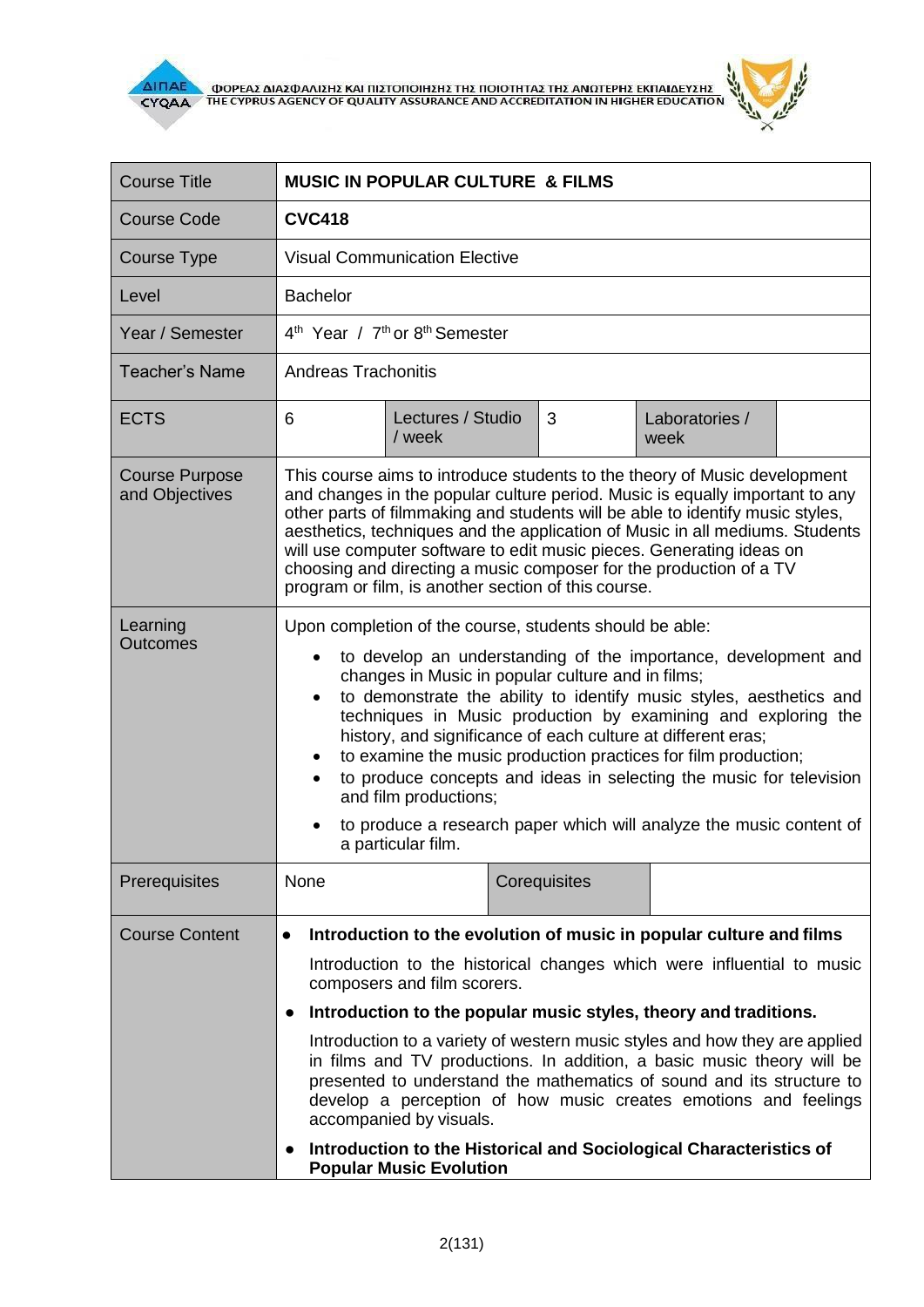

 $\overline{\Delta}$  (ΠΑΕ<br>CYQAA THE CYPRUS AGENCY OF QUALITY ASSURANCE AND ACCREDITATION IN HIGHER EDUCATION

|                         | The contemporary framework of music styles and Post WW2 recordings.                                                                                                                                                                                                                                                                                                               |  |  |  |  |  |
|-------------------------|-----------------------------------------------------------------------------------------------------------------------------------------------------------------------------------------------------------------------------------------------------------------------------------------------------------------------------------------------------------------------------------|--|--|--|--|--|
|                         | <b>Film Screenings</b><br>$\bullet$                                                                                                                                                                                                                                                                                                                                               |  |  |  |  |  |
|                         | Introduction to classic films and influential Post WW2 composers' work.                                                                                                                                                                                                                                                                                                           |  |  |  |  |  |
|                         | <b>Research Readings</b><br>$\bullet$                                                                                                                                                                                                                                                                                                                                             |  |  |  |  |  |
|                         | Students will be introduced to numerous articles and other readings from<br>theorist suggesting their thoughts and theories in Post WW2 music<br>compositions and other recordings.                                                                                                                                                                                               |  |  |  |  |  |
|                         | <b>Writing of a Research Paper</b><br>$\bullet$<br>Writing of a research paper based on a film assigned. This paper will<br>reflect the research elements for the film based on Music, its impact,<br>emotions and other techniques and opinions shaped by each student<br>based on the subject.                                                                                  |  |  |  |  |  |
| Teaching<br>Methodology | Lectures and screenings together with class discussions students will be<br>introduced and examine the history of music for film and popular culture.<br>Screenings are used to critically analyze the films introduced and to provide<br>examples of practice and theory. This process is supported by individual<br>student research through directed and independent learning. |  |  |  |  |  |
|                         | Lecture notes and presentations are available through the web for students<br>to use in combination with the textbooks                                                                                                                                                                                                                                                            |  |  |  |  |  |
| Bibliography            | <b>Bibliographical References:</b>                                                                                                                                                                                                                                                                                                                                                |  |  |  |  |  |
|                         | - Bennett, A. (2005) The Popular Music Studies Reader, Routledge.                                                                                                                                                                                                                                                                                                                 |  |  |  |  |  |
|                         | - Russell, J, M. (2006) Pop Goes Korea: Behind the Revolution in Movies,<br>Music, and Internet Culture, Stone Bridge Press.                                                                                                                                                                                                                                                      |  |  |  |  |  |
|                         | - Huq, R. (2006) Beyond Subculture: Pop, Youth and Identity in a<br>Postcolonial World, Routledge.                                                                                                                                                                                                                                                                                |  |  |  |  |  |
|                         | - Monteyne, K. (2015) Hip Hop on Film: Performance Culture, Urban Space,<br>and Genre Transformation in the 1980s, University Press of Mississippi.                                                                                                                                                                                                                               |  |  |  |  |  |
|                         | - Inglis, I. (2006) Performance And Popular Music: History, Place And Time,<br>Ashgate Publishing.                                                                                                                                                                                                                                                                                |  |  |  |  |  |
|                         | - Warner, T. (2003) Pop Music - Technology and Creativity: Trevor Horn and<br>the Digital Revolution, Ashgate Publishing.                                                                                                                                                                                                                                                         |  |  |  |  |  |
| Assessment              | Overall the course is evaluated as follows:                                                                                                                                                                                                                                                                                                                                       |  |  |  |  |  |
|                         | <b>Final Assessment 34%</b><br>Course work 66%*<br>Interim Critique 33%<br>Final Critique 33%                                                                                                                                                                                                                                                                                     |  |  |  |  |  |
|                         | Research Paper / Presentation<br>30%<br>Midterm Exam<br>20%<br>20%<br><b>Class Participation</b><br>30%<br><b>Final Project</b>                                                                                                                                                                                                                                                   |  |  |  |  |  |
|                         | For the midterm examination, students are examined in all the topics<br>covered up to the date of the test.                                                                                                                                                                                                                                                                       |  |  |  |  |  |